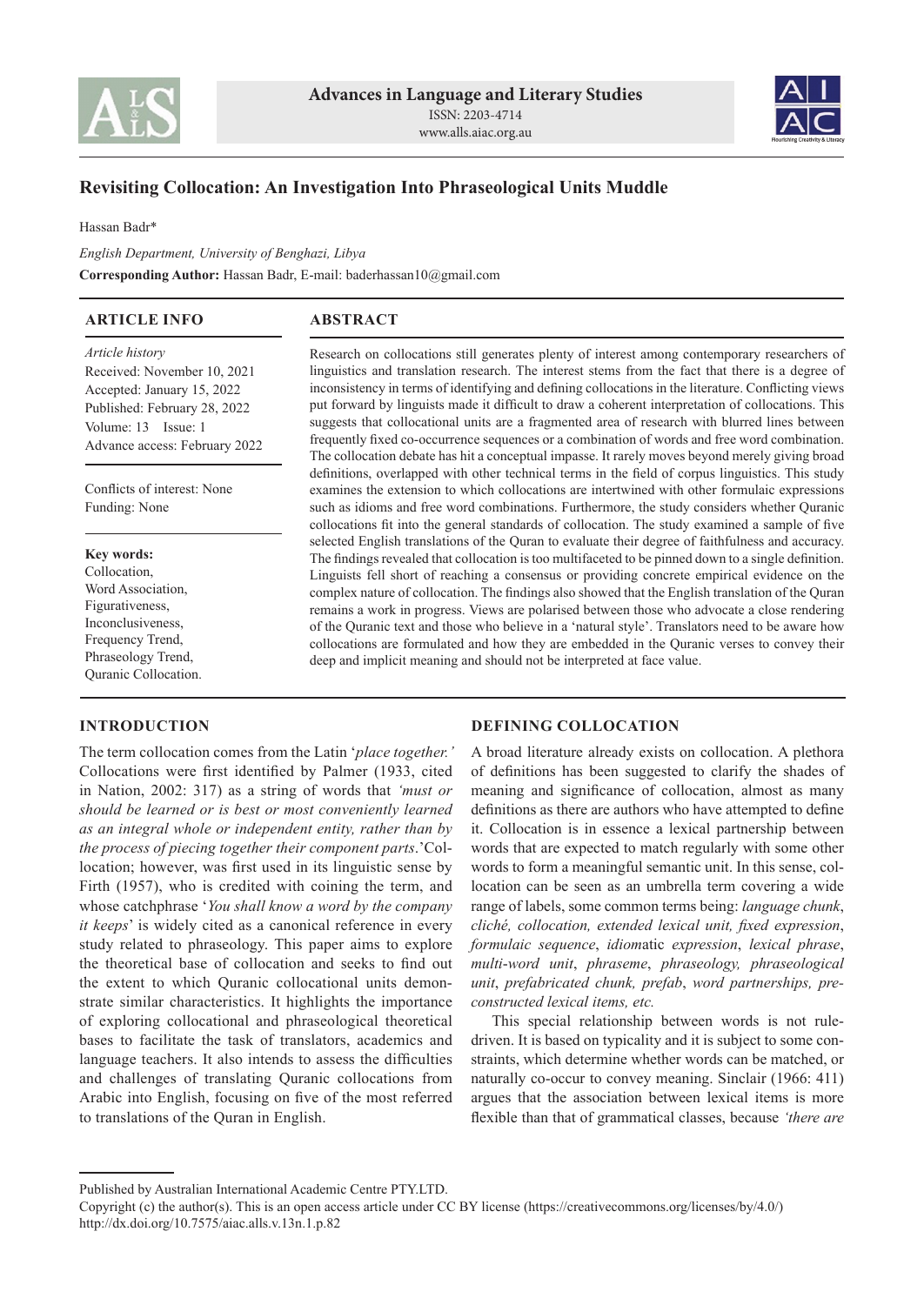*virtually no impossible collocations, but some are much more likely than others.'* Take the classic example of 'blond'; the combination of terms '*blond horse'* is unusual and unnatural. Thus, the meaning of collocation must not be viewed simply in terms of word associations but, according to Palmer (1984: 79), the meaning of collocation is '*idiosyncratic and cannot be predictable from the meaning of the associated words*.' According to Van Der Meer, (1998:313) collocations are simply: *'words habitually grouped in clusters that are not considered idioms proper but are yet felt to be frequent and apparently belonging to the set of ready-to-hand units of language comprising more than one word.'* Similarly, Benson (1990:23) argues, '*A collocation is an arbitrary and recurrent word combination.'* Likewise, Baker, (2018: 48) indicates that collocations tend to be *'largely arbitrary and independent of meaning and do not follow logically from the direct meaning of a word.'* Moreover, researchers stress that collocations are often domain specific. The word *file* collocates with verbs such as *create, delete, save* when discussing computers, but not in other sublanguages (McKeown and Radev, 2000). Nation (2002: 318) stresses that all fluent and appropriate language use requires collocational knowledge.

Thus, meaning comes from word association and must be understood within the context of occurrence. The meaning of collocations is rarely straightforward and must not be taken at face value. For instance, *fat chance* may be rendered in Arabic as (unlikely) محتمل.غير ُ . This also suggests that collocational meaning is not distributed identically in every language. An idea can be expressed differently in every culture. For instance, سريعة.أكوالت َ مَ is translated into *fast food* instead of *rapid/quick food,* in English. In contrast, the French, refers to it as: *restauration rapide* (rapid food).

Collocational processing knowledge is important in understanding meaning, for as Harris (1968) claims, meanings of words are determined largely by their collocational patterns. Firth (1957: 11) stresses that, *'we best know the meaning of a word not by examining it in isolation but by the company it keeps.* 'Firth (1957) seems to capture the essence of collocation and unites both academics and educationalists regarding the core meaning of collocation. For Choueka (1988: 67), collocations are lexical combinations that have a certain mutual expectancy. The lexical combination is not a fixed expression but there is a greater than chance likelihood that the words will co-occur. In contrast, Halliday (1966:153) views lexis as complementary to, but not part of, grammatical theory. He coined the notion 'set' as an extra dimension of the collocability of words, and a collocation in Halliday's definition is '*a linear co-occurrence.'* Halliday and Hasan later (1976: 320) introduced collocation as one of five general categories of cohesive devices for achieving lexical cohesion in the text: reference, ellipsis, substitution, lexical cohesion, and conjunction. Halliday and Hasan (1976) describe 'collocation' or 'collocational cohesion' as a cover term for the cohesion that results from association of lexical items that tend to occur in similar environments such as *'candle, flame, flicker',* and *hair, comb, curl, wave'.*

The consensus is that collocating is a process of joining words together in phrases to form semantically unified

expressions. Every word can be said to have a range of items with which it is more or less 'comfortable'. A range of items here refers to the set of collocates i.e. words which are associated with that particular word. As Van Roey (1990) states: [collocation is] that linguistic phenomenon whereby a given vocabulary item prefers the company of another item rather than its 'synonyms.' McKeown and Radev (2000) stress the difficulty in determining what acceptable collocation is, although it is clear that collocations occur frequently in similar contexts, which makes it observable. McKeown and Radev (2000:67) view collocations as *'those word pairs which occur frequently together in the same environment, but do not include lexical items which have a high overall frequency in language*.' However, a solid theoretical base is still elusive because collocation represents an interface between language in use, and the diverse and creative shades of meaning which are being continuously generated, e.g*. air miles, cyber cafés, blue sky-thinking, spin doctor, etc.,* remain challenging.

To conclude, it can be drawn from the range of views that no one has provided a holistic account of collocation dimensions, simply because this language phenomenon is at once too broad, slippery and lacks focus and consensus. Research on collocation so far, is yet to capture the full story about this complex aspect of language. In short, there is no one-to-one correspondence between two collocations across languages. A single collocation in one language may require two or more sentences to express the same meaning in another language, e.g. *take a chill pill* = cálmate! = calmez-vous! (Calm down).

Many of the definitions seem broad and overlapping in form and content, often giving the feeling of *déjà vu,* as having been repackaged and recycled from earlier definitions. Though formulated differently, most definitions share common themes. Some view collocation as a chunk of language, whilst others refer to collocation as a network that words build, metaphorically as a marriage contract between words, or the company that words keep.

There is a consensus regarding the marked and explicit features of collocation, and that collocation occurs frequently, which makes it perceptible. The key themes that emerged from the collocation debate are the same as those already known to define the meaning of collocation:

- A combination of words that co-occur with predictable expectancy
- A group of words which occur together frequently
- Habitual co-occurrence of words
- A close relation between words
- Co-occurrence of two or more words
- A sequence of words
- A relationship a lexical item has with items
- Arbitrary language recurrent in context
- Word association
- Word partnership

One of the flaws that emerges from the collocation debate is that some collocations do not exhibit clear patterns and show some unpredictability and variability, the interpretation of which can be a cause of concern to translators. Herbst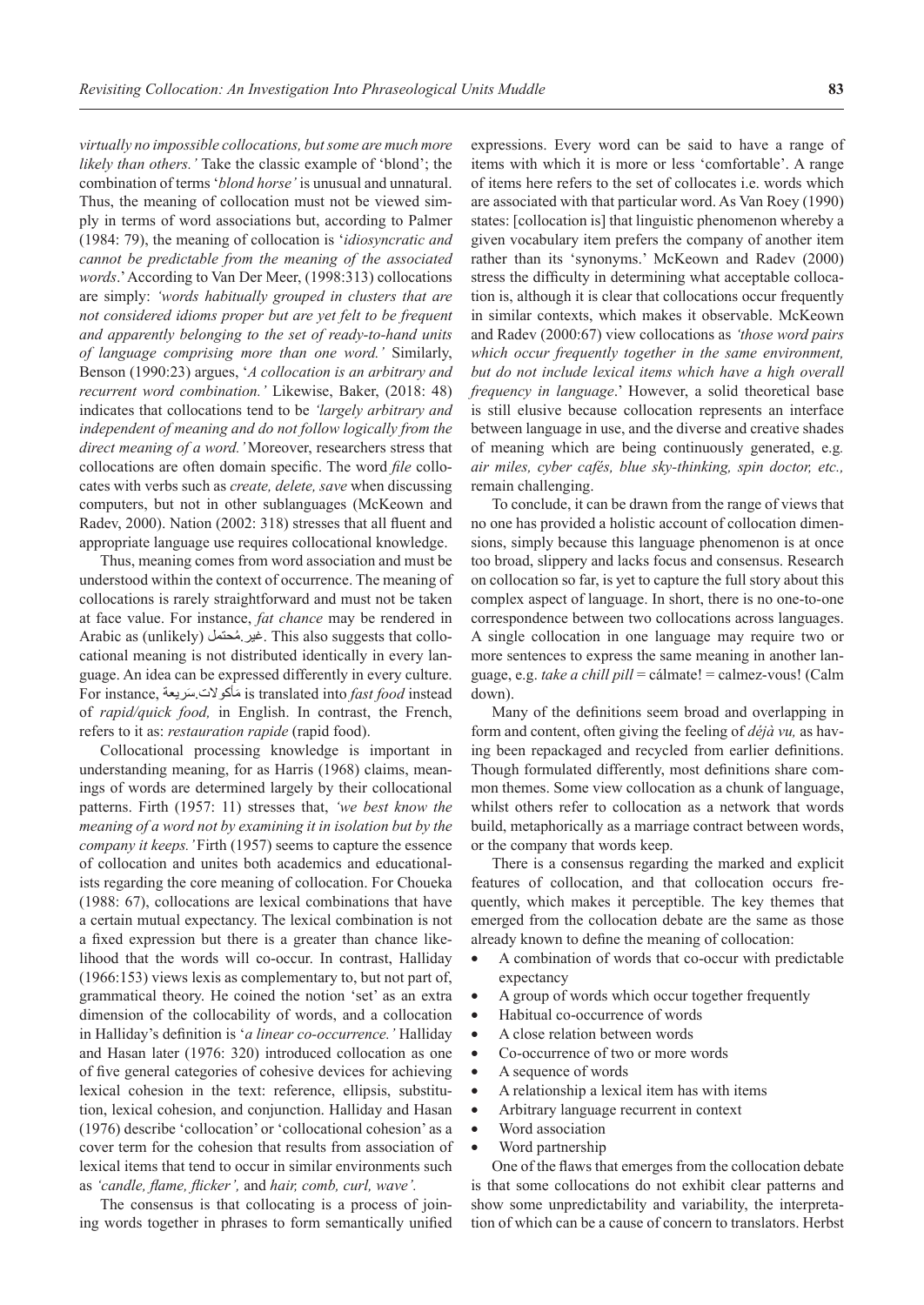(1996: 390) for instance, views collocations, like idioms, as a combination of words that to some extent is neither transparent nor predictable. This view leads to the '*arbitrariness*' side of collocation. It would be fair to say that collocation is too multifaceted to be pinned down to a single definition and to contend that collocation differs according to the language, the purpose and context in which it occurs. Thus, collocations in one language may be alien or untypical in another.

#### **RESEARCH INTO COLLOCATION REMAINS INCONCLUSIVE**

The collocation debate has generated a profusion of definitions, some of which have become so blurred and distorted that they have become ineffectual, defeating the purpose of creating a definition. The scale of lexical ambiguities and the woolliness of some definitions was illustrated earlier. This is not to denigrate research on collocation, which has produced some interesting insights. However, it is not free from criticism. For instance, Nesselhauf (2003: 224) contends that research on collocation is fragmented, inconsistent and '*unsatisfactory either because of the data-elicitation methods used or because of the vague definition of the concept of collocation.'* Many collocation definitions contain loose and imprecise use of terminology. The challenges of getting a clear grasp of collocation should not be underestimated. For instance, Wray (2000: 465) identifies over 47 different terms related to collocation. She looked at collocation from a broader perspective in which she used the term "*formulaic sequence*" to cover a range of items "*used to describe aspects of formulaicity in the literature*" (2000: 464), defining it as prefabricated sequences that are stored and retrieved as a whole from the memory at the time of use.

To add to the confusion. Cowie (2009) uses different terminology and differentiates between chunks of language as *set phrases and set sentences*, whilst Nation (2002) uses the term collocation to describe both. Nation and Meara (2002: 36) view '*language units*' as *multi-word units*. Furthermore, they use other different labels to refer to collocation such as '*pre-formulated language, formulas, and lexical phrases'*. Nation (2002: 317) voices his concern saying that *'a major problem in the study of collocations is determining in a consistent way what should be classified as a collocation.'* Fontenelle (1994: 9) clearly stresses that: *'It should now be clear that there is no such thing as a clear, noncontroversial and all-embracing definition of a collocation. This notion should be conceived as a rather fuzzy area ranging from totally free combinations on the one hand to completely fixed multi-word units on the other.'*

Thus, there is little agreement among researchers regarding the erratic and vague terminology as to what constitutes collocation*.* Further conflicting views emerge with regard to formulaic expression. It would be true to say that collocation theoretical debate has hit a conceptual impasse. This study argues that there are still many questions which remain unanswered concerning the nature of collocation and why some lexical items keep the company of one collocate rather

than another, and what attracts one word to cohabit with another word more frequently than by chance.

The difficulty of identifying other key indicators that explain collocation characteristics other than habitual co-occurrence is another issue. Hasan later (1984) acknowledged that her original definition of collocation is too broad; therefore, she used the term '*lexical chain'*, which does not preclude confusion, as this new label is rather vague. In the same vein, Cowie (1994) argues that collocations are found in the '*fuzzy*' area on a continuum between free combinations and idioms. Definitions tend to provide a general understanding of what collocation is. It covers all types of lexical co-occurrence. Within the umbrella term of the phraseological tendency; however, there are a number of terminological problems: both 'phraseology' and 'collocation' have been used in different ways and sometimes interchangeably. The multiplicity of terms has been seen as proof of inconsistency. This is further complicated by viewing collocations and idioms as two sides of the same coin or two ends of the same continuum, with collocations on one end, pure idioms on the other end, and figurative idioms in between (Cowie, 2009, Wray, 2008). Wray (2008: 10) adds to the conflicting debate by labelling the two ends as *'the contentious and the uncontentious,'* with pure idioms existing on the latter end and collocations on the former. However, Nesselhauf (2003: 227) believes that the boundary between collocations and idioms is blurred: *'the line between collocations and idioms... is not rigid.'*

To sum up, the term *collocation* in its linguistic sense has since its inception by Firth in the 1950's, has given rise to prolific publications providing fresh insights, but it is probably fair to say that many authors fell short of reaching an accord or providing concrete empirical evidence on the complex nature of this word association. Conflicting positions and fuzziness still exist surrounding this linguistic phenomenon. Some position collocation in a continuum or as an extension with fixed phrases attributing to it, a hint of figurativeness; others contend that when pairings of words are expected and predictable, and where change or modification is not permissible except possibly in tense, it may be right to treat them as collocation.

### **DELINEATION OF BOUNDARIES**

There is always a debate over which criteria are fit for purpose in deciding which combination/association/network of words is deemed to be a collocation. According to Bolinger (1979: 1) '*language does not expect us to build everything starting with lumber, nails, and blueprint, but rather it provides us with an incredibly large number of prefabs.'* Research on collocation has so far provided neither a master plan nor a measurement by which collocation can be identified consistently according to clear benchmarks. No approach suggested is better than another or more appropriate for identifying collocation. Each has its own strengths and weaknesses, which actually varies depending upon the type of language and the nature of the text under consid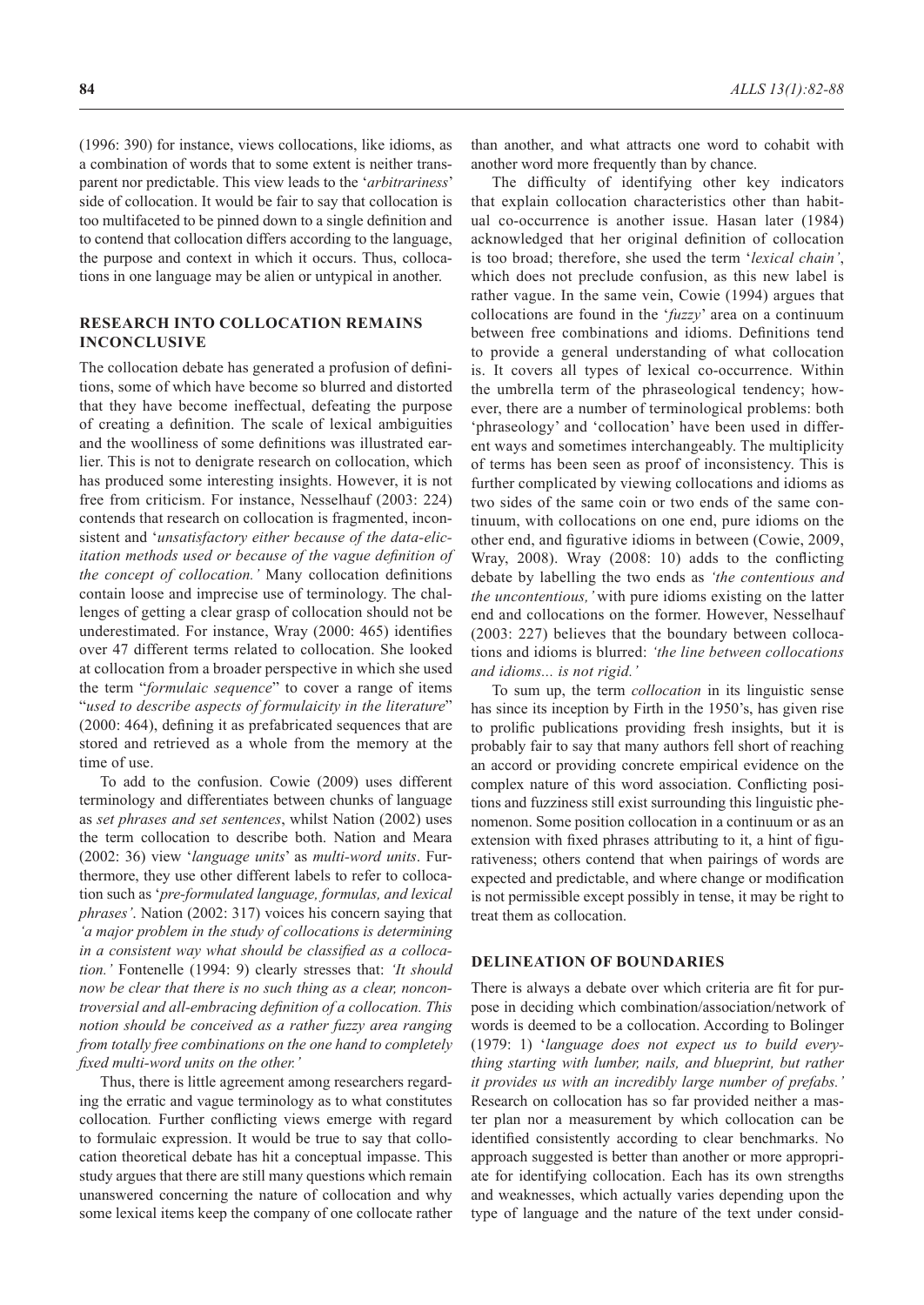eration. Thus, a clear benchmark or pattern that precisely identifies collocation remains a contentious area with too many unanswered questions. The challenge stems from the fact that collocations are arbitrary and do not follow a prescriptive pattern or rules. Native speakers internalise them throughout the natural acquisition process; however, they do not come naturally for foreign language learners (Howarth, 1996; Baker, 2018; Cowie 2009, etc.) This study identified the broad parameters that put forward by researchers such as Jones and Sinclair (1974), Brezina et al (2015), Sinclair (2004), Baker et al. (2008) in order to corroborate the extent to which an association or a sequence of words is considered to be collocation:

- a) Frequency trend
- b) Phraseology trend

**a) Frequency trend.** This view suggests that collocation can be identified as words that frequently co-occur together, as a kind of partnership. McKeown and Radev (2000) argued that collocations are those word pairs which occur frequently together in the same environment. This view; however, offers no semantic explanation for the type of relationship between the items of the collocational set. It is right to say that the way collocations are formed remains and continues to be subject to interpretation if arbitrariness, as a central element in shaping a collocational unit, is discarded.

**b) Phraseology trend.** This refers to restricted collocations whose lexical items or clusters are fixed or idiom-like or as Cowie (2009: 67) puts it, have invariable opaque combinations and '*an element of figurativeness.*' Thus, collocation has an embedded aspect of an 'idiomatic' element, e.g. hire and fire, no win no fee, armchair conscience. Moon (1997: 44) states that multi-word items have some degree of *'institutionalization, fixedness, and non-compositionality'* which distinguishes them from *'other kinds of strings'*. This suggests that collocations in addition to constraints of partnership, have some degree of figurativeness. Schmitt (2000: 77) also states that besides words co-occurring together, '*there must also be an element of exclusiveness.'* Schmitt (2000) goes on to argue that the fact that words in a collocation co-occur frequently implies that they are stored, and therefore retrieved when necessary as a single unit in the mind. This view is consistent with evidence from corpus analysis and psycholinguistics.

### **POSITIONING QURANIC COLLOCATION WITHIN THE COLLOCATION DEBATE**

This section attempts to link the general theoretical base of collocation to that of the Quran in order to find out where Quranic collocation fits within the broad collocation debate. It also seeks to demonstrate whether Quranic collocations are in line with the widely accepted set of criteria for determining collocations. Although research on phraseological units is pervasively acknowledged as an established area in almost all language fields (Cowie, 1994; Meunier & Granger, 2008; Römer & Schulze, 2009), there is paucity of collocational and phraseological studies between Classical Arabic and English. The language of the Quran is more formulaic than any other discourse (Bannister 2017). Quranic collocational

and/or phraseological units are consistent and in line with the following collocation norms:

- Frequent co-occurrence of two or more words
- A close relationship a lexical item has with other items
- Arbitrary language items recurrent in context
- Word association, word partnership with a hint of figurativeness

Lack of reliable and viable cursors for clearly determining the boundaries of phraseological units, across languages, is a well-acknowledged limitation. This semantic indeterminacy might lead to the conclusion of 'fence sitting' that some words may encode both literal and figurative meanings (Baker, 2018; Biber et al 1999; Cowie, 2009; Lakoff and Johnson, 1980). The formation of lexical collocations is not rule driven but arbitrary combinations of language items based on the assumption of frequency, high probability of co-occurrence and are context bound. Quranic collocation is viewed as one of the most powerful and persuasive means of expression which contributes to the ingeniousness of the Quran (Dweik & Abu Shakra, 2011; Ebrahimi, Pahlavannezhad, and Nadernezhad, 2012).This makes the task of identifying collocations based on an accurate set of criteria rather challenging. Research has found that a large proportion of the Quran is made up of collocational elements. The Quran encompasses a whole range of recurrent word combinations and many of the words form part of a frequent and habitual word-combination in one way or another. Some authors (Dweik & Abu Shakra, 2011; Zughoul & Abdul-Fattah, 2003) suggest that the Quran contains excessive collocational expressions in order to be persuasive, informative and influential.

The way collocation binds together with other language elements, and how different parts of the Quran are interconnected and explain each other, make any translation tentative. Every Quranic collocation has 'a cohesive force' and involves a unique encounter with language to achieve a specific communicative purpose. The collocation resonance and rhythm help in the memorisation of the Quranic verses. The way patterns of collocability are distributed between Arabic and English differ in terms of restrictions of positions and relationships, for example, the noun + adjective Quranic collocation عقيم.ريح *reeh 'aqeem* has an expressive metaphorical meaning. English uses different adjectives such as *fierce, gale-force, high, strong, terrible* to collocate with the noun *wind.* These adjectives; however, partially communicate the intended meaning of the Quranic collocation عقيم.ريح *reeh 'aqeem.* The rethorical purpose of the adjective عقيم*' aqeem*  remains unfulfilled in English translation.

One of the key themes that transpires from the above sample of collocation is that Quranic collocation features are consistent with the broad theoretical base on collocation, but they are also unique in the sense that they are used in a divine and creative way to convey a particular purpose. The way collocations are formulated is distinctive and the way meaning is distributed and emphasised may be untranslatable in English. Quranic collocational meaning is slippery, and there is a tendency to leave out significant information during the translation process; there is always more to say than the explicit meaning.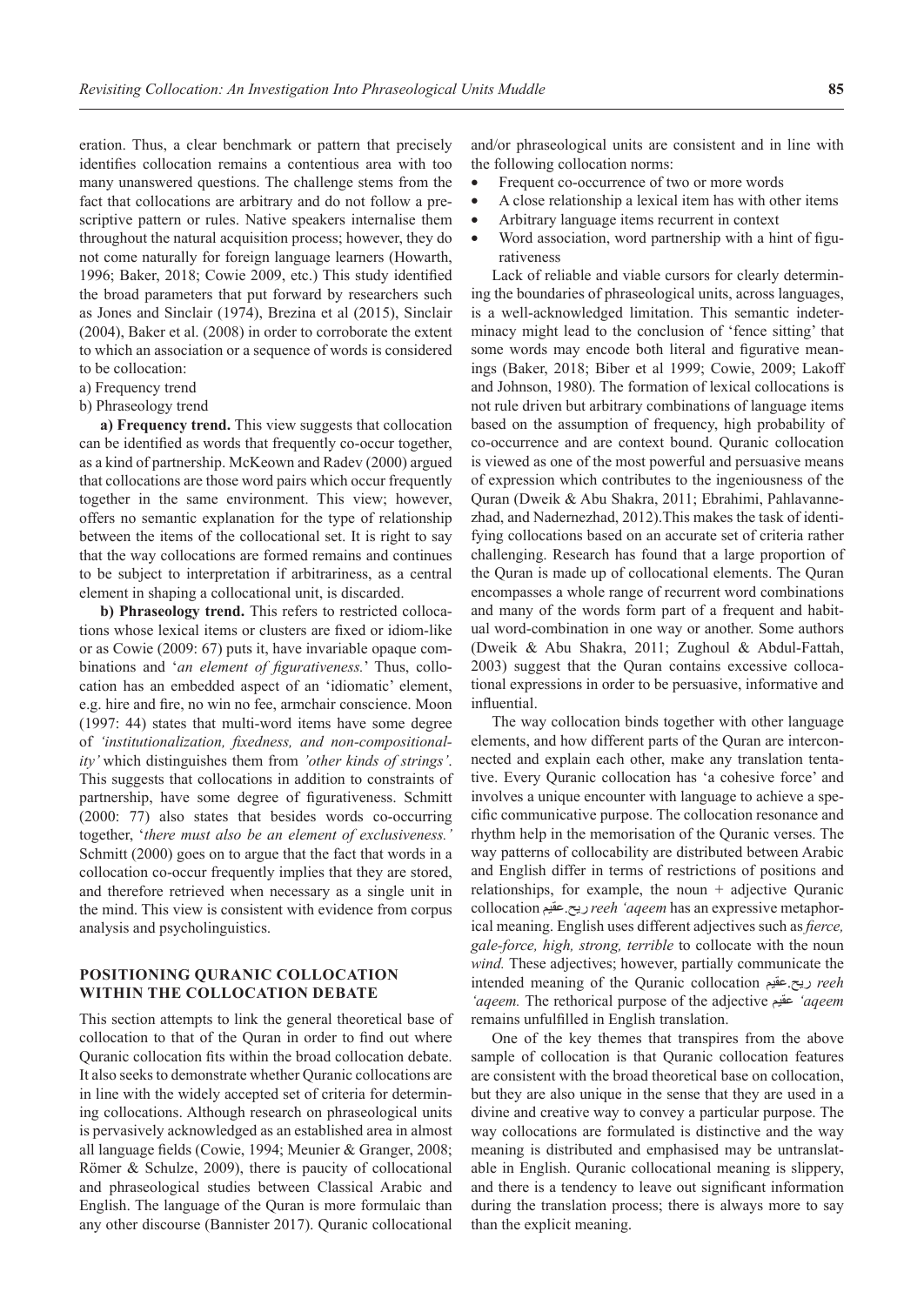#### **TRANSLATING QURANIC COLLOCATION**

Research on how to translate collocation and in particular, the translation of Quranic collocation is limited to very sporadic and fragmented articles with little substance, which propose a number of different approaches and strategies to their translation. Translating Quranic collocation presents difficulties beyond those encountered in dealing with collocation in other languages owing to the Quran's style and complex structure. Translating Quranic collocation carries with it a warning, the risk of loss of meaning and vagueness and as such, it has been considered as one of the toughest challenges facing the translator. It has been treated as a part of the more general problem of untranslatability. Suffice to say that no translation is perfect; each has its strengths and weaknesses. The English versions of the Quran selected for the current study were carried out by Yusuf Ali (1034), Arberry (1955), Asad (1980), Khan & Al-Hilali (1983) and Abdel Haleem (2011). English translations of the Quran have been selected based on a number of considerations:

- 1. They are known among researchers for their relative accuracy. In other words, they are not known to include any deliberate deviations.
- 2. A preliminary comparison of these translations of a random selection of Quranic collocations reveals that they use different ways of translating, which means the translators were independent and did not copy from each other.
- 3. The renditions selected for this study were done by translators of different tongues and cultural backgrounds.

Some collocations are translatable, but many collocations cover certain areas of experience, which may be categorised, lexicalised and distributed in completely different ways by different languages. For instance, certain semantic combinations or associations made in Arabic may not be made by another language. To translate Quranic collocation efficiently, it is important to be aware and sensitive to the implicit shades of meaning that words may have. Take for example the collocate مَءاٍ ٍ. Like many collocations of the Quran, it fulfils the criteria of frequency, domain specific, transparency, close relationship with other items, arbitrary language items recurrent in context, word partnership with a hint of figurativeness etc.

• اءٍ م.. َ ين ٍ هِمَ ........*maaa'immaheen..........an extract of underrated fluid*

- ًا َق غد. َ اء ً مَ *......maa'an ghadaqa...........abundant water*
- ًا َرات ف.اء ً مَ ..... *maaa'an furaataa.........sweetwater* ُ
- َ َّج ً اجا ث.اء ً مَ *....maa-an thaj-jaaja......pouring down*
- ِ ٍق  **•** َاف د.اءٍ مَ *.....maaa'in daafiq..........spurting fluid*
- *water مَ*اءِ مَسْكُوب *im maskoob ......constantly flowing water* .
- **•**  ين ٍ عِم.َ اءٍ مَ *....maaa'im ma'een...........flowing water*

With regard to the issue of quality of collocational units of the Quran in English, it could be seen as a matter of degree, i.e., it is difficult to measure. The debate over which is the best approach for translating Quranic collocation is still open for discussion and often generates conflicting views. The following illustrates how Quranic collocations were dealt with by five different translators.

There are discrepancies and variations in the way the collocate **ٍ**ماءَ' *water*' was translated particularly in the example مُّمَّ جَعَّلَ نَسْلُهُ مِن سُلَالَةٍ مِّن مَّاءٍ مَّهِينٍ  $\Lambda$ li suggests '*quintessence of* ُ *the nature of a fluid despised'.* One of the reasons why this translation does not make much sense is that translating collocations depends on the way the collocation itself is perceived and understood. The closest meaning was produced by Hilali & Khan *'He made his offspring from semen'*. Thus, translating collocation is not a simple matching between pairs of languages, but rather a product of the dynamic process of communication. This underscores that what forms a semantically correct meaning in one language may not be the same in another. The translator should be well aware of such formulaic expression complexities.

Quranic collocation is formed in a textual and contextual setting in which it aims to convey a specific message. The whole meaning of the collocational unit in the Quran is more than simply what the individual words actually mean - '*an element of figurativeness*'(Cowie, 2009: 67). According to Hoffmann (2007:33) '*Even prolonged cooperation between an expert team in the Arabic language, theology, philosophy, history, anthropology, psychology, sociology, literature, physics, and biology would never arrive at final conclusions.'*

English and Arabic users employ their respective languages from different grammatical systems and from different mindsets and from disparate thought processes; each operates from a different worldview so transferring Arabic collocation into English often leads to loss of meaning. (Amer and Menacere, 2013) as demonstrated by the following verse:

*water .....hoiling water....مَ*اءً.حَمِيمًا....*.maaa'an hameeman.....boiling water* 

| لباس                                                           | <b>Sura</b>                | Ali                                                    | Arberry                                                                  | Asad                                                                      | Abdel-Haleem                                                   | Khan & Hilali                                                                                                 |
|----------------------------------------------------------------|----------------------------|--------------------------------------------------------|--------------------------------------------------------------------------|---------------------------------------------------------------------------|----------------------------------------------------------------|---------------------------------------------------------------------------------------------------------------|
| لِبَاسَ<br>الْجُوع                                             | 'lnhl,<br>16:112           | taste of hunger                                        | garment of<br>hunger                                                     | misery of hunger                                                          | garment of famine                                              | the extreme of<br>hunger (famine)                                                                             |
| لِبَاسُ<br>التَّقْوَى                                          | T2<br>7:26                 | raiment of<br>righteous-ness                           | garment of<br>Godfearing                                                 | garment of<br>God-conscious-ness                                          | garment of<br>God-conscious-ness                               | raiment of righteous-ness                                                                                     |
| ۿؙڽٞ<br>لِبَاسٌ<br>لَّكُمْ<br>وَأَنتُم<br>ڶؚڹؘٳڛؙٝٚ<br>ڶٙۿ۪ڽٞؖ | 'lbqrt,<br>2:187           | They are your<br>garments and ye<br>are their garments | They are a<br>vestment for<br>you, and you are<br>a vestment for<br>them | They are as a<br>garment for you, and<br>you are as a garment<br>for them | They are [close] as<br>garments to you, as<br>you are to them. | They are <i>Libas</i> [i.e. body<br>cover, or screen, or Sakan],<br>for you and you are the<br>same for them. |
| وَجَعَلْنَا<br>اللَّيْلَ<br>لِبَاسًا                           | $^{\circ}$ lnb'?.<br>78:10 | and made<br>the night as a<br>covering                 | and We<br>appointed night<br>for a garment                               | and made the<br>night [its] cloak                                         | give the night as a<br>cover                                   | and have made the night<br>as a covering (through its<br>darkness)                                            |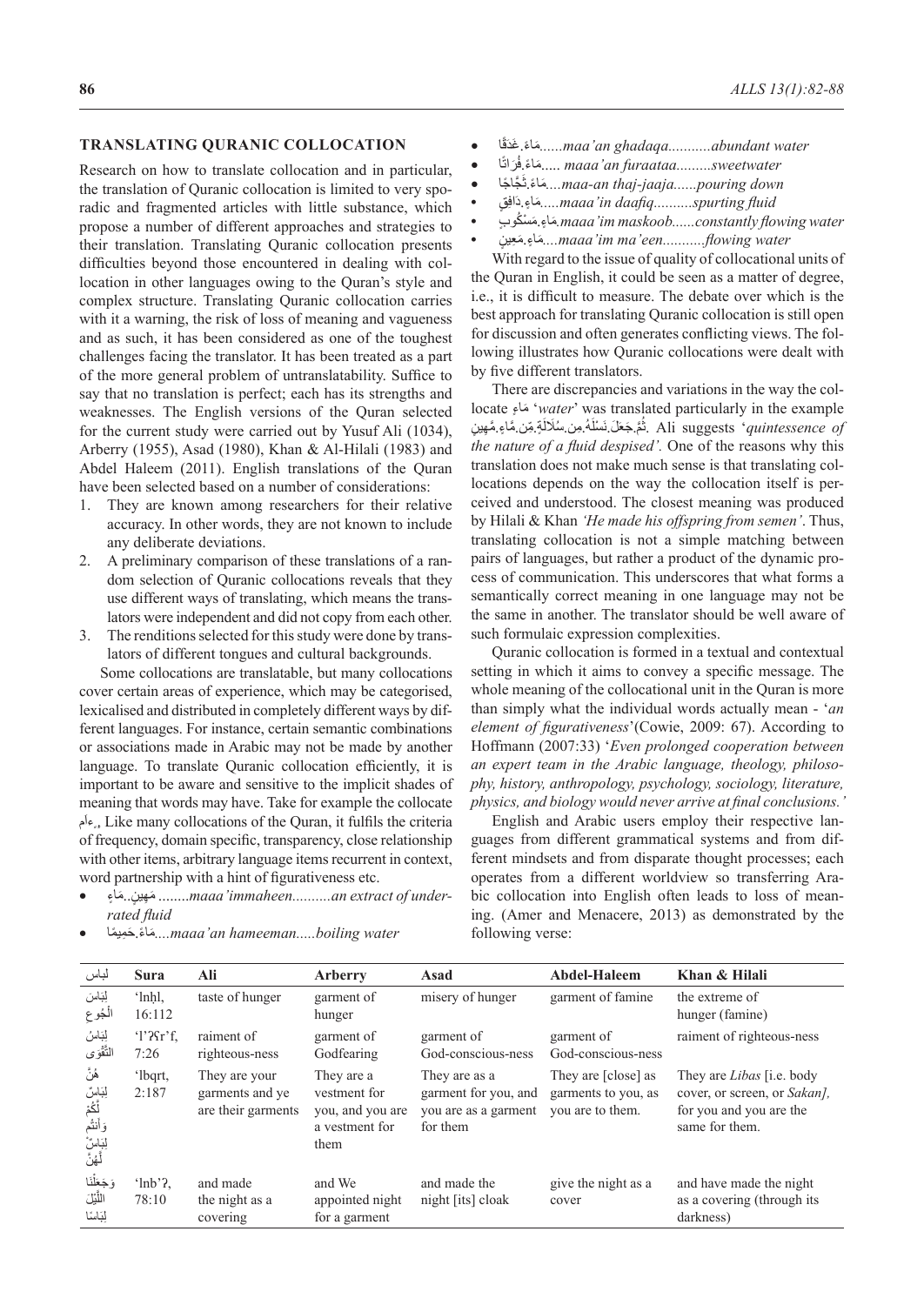As can be seen, differences in the way the collocational patterns are formed and the way they are distributed in Arabic Quranic text can cause challenges to translators who may produce odd collocations in English. Collocation implicitly restricts the language user or translator to place randomly any word next to any other word. Many collocation researchers such as Harris (1968) and Firth (1957:11) contend that meanings of words are determined by their collocational patterns and words must be understood by the association they keep. Yet, it is fair to say that, on occasions, meaning is obtained from a wider area and beyond the scope of context.

It seems that translators experienced difficulties in rendering the collocate لِبَاسٌ *libaas* which implies something much more profound than the surface and literal meaning. The meaning of the term لِمَبَاسٌ *libaas* serves a specific communicative function and should have been extrapolated from various other sources, because translating is not mechanical. It is a process of interpreting, negotiating and accommodating the source language information so that it makes sense and it fits with the TL norms and usage. This agrees with Palmer's view (1984) that the meaning of collocation is distinctive and cannot be predicted from the meaning of the connected words.

It could be argued that the translators aimed at achieving accuracy at the expense of naturalness in T.L. The five translators decided to opt for a faithful translation, staying close to the original. Literally the term لِبَنَاسٌ *libaas* refers to 'an item of clothing', 'dress' but in this context this collocation has a much wider semantic scope. As for ِ ُجوع َ َ اس.ال  *libaasal* ِلب ْ*joo'i* was rendered '*garment of hunger'* '*garment of famine.'*  This is a process of stringing word for word translation of the Quranic collocation in English, thus, creating a meaningless collocation. No word association or construction, or collocation of one language can have a matching equivalent in another. Meaning in this example needs to be inferred from other sources rather than directly transferred and taken at face value from the original.

In translating Quranic collocation, it may be necessary to use quite a different form to express meaning. There are different ways and forms of conveying the same idea. Hence, lack of comprehension of the source text often leads to stilted or distorted meaning in TL. In the above collocation المِبَاسٌ *libaas* was metaphorically used to refer to a man and woman in their relationship to each other, each protects the other for -*hunna libaasul - هُنَّ* لِبَاسٌ لِّكُمْ وَأَنتُمْ لِبَاسٌ لِّهُنَّ better or for worse *lakum wa antum libaasullahunn***.** This collocation was rendered as:

- *They are your garments and ye are their garments*
- *They are a vestment for you, and you are a vestment for them*
- *They are as a garment for you, and you are as a garment for them*
- *They are [close] as garments to you, as you are to them.*
- *They are Libaas [i.e. body cover, or screen, or Sakan], for you and you are the same for them.*

The translators have approached this collocation in different ways, but their attempts remain vague. Considering that the Arabic uses a collocation which is forceful and charged with meaning, the translators fell short of achieving this. It feels like there is a dumbing down of the original. Some accuse translators of short-changing the TL receptors/readers; this may be true in the case of translating Quranic collocations.

This study argues that the extent to which a collocation is alien or acceptable in T.L. depends on the overall effect it has on the receptors. The way information is conveyed differs from language to language.Quranic collocations are context sensitive; they serve a specific communicative purpose. Translators need to understand how collocations are formulated and how they are embedded in the Quranic verses to convey deep, implicit meaning and should not be interpreted at face value. It starts with grasping and unpacking the collocational word combination rather than taking across what the words or phrases might mean by themselves. For instance, consider the following collocate شجرة) tree) as it appeared in the Quran.

Moreover, the Quranic collocations الخلد.شجرة and شجرة مباركة can be translated literally as *the tree of eternity* or *the tree of life* or, as referred to in the Bible, as *the tree of the knowledge of good and evil'.* Similarly, في.الملعونة.والشجرة القرآن as *the cursed tree.* However**,** in reference to the collocation الزقوم.شجرة, the five translators did not try to explore in depth the meaning of الزقوم.شجرة Instead they kept the original as illustrated below:

- the Tree of Zaqqum?
- the Tree of Ez-zakkoum?
- the [hellish] tree of deadly fruit?
- the tree of Zaqqum
- the tree of Zaqqum (a horrible tree in Hell)?

The translators transferred the form of the word but failed to convey the spirit of the word which led to ambiguity and confusion, except probably Khan and Hilali who put between brackets the gist of what 'the tree of Zaqqum' means (a horrible tree in Hell). The best approach when dealing with Quranic collocation in translation is to consider the degree of translatability i.e. whether the equivalent expressions enjoy the same stylistic value in their respective contexts and cultures. This often involves adjusting or rephrasing as necessary to avoid mistranslation.

#### **CONCLUSION**

In closing, it can be claimed that research on collocation as a recurring word combination has a broad scope with the dual purposes of contributing to the theoretical knowledge base on collocation and to make collocation learnable and teachable to second language learners. Although collocation in its generic sense is understood to mean a close relationship that words form and then frequently appear together, it is often used as an umbrella term to refer to a wide variety of labels. Researchers fail to reach a consensus or provide concrete empirical evidence on the complex nature of collocational units. Conflicting perspectives and fuzziness still exist surrounding this linguistic phenomenon. The findings also show that translation of the Quran in English is still a work in progress. Views are divergent between those who advocate as close a rendering of the Quranic text as possible and those who believe in a 'natural style'. Literal translation appears to be the preferred method in translating Quranic